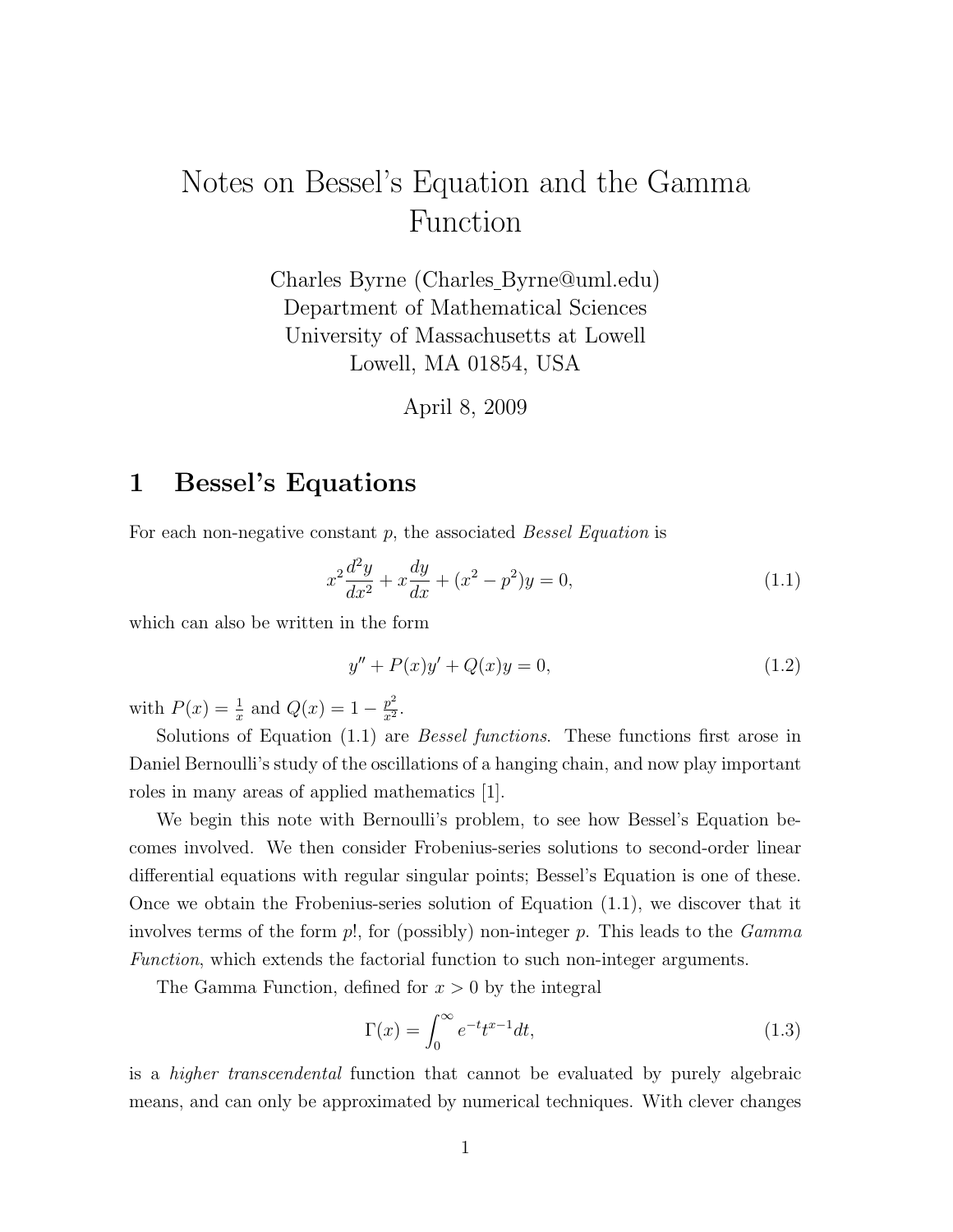of variable, a large number of challenging integration problems can be rewritten and solved in terms of the gamma function.

We prepare for our discussion of Bernoulli's hanging chain problem by recalling some important points in the derivation of the one-dimensional wave equation for the vibrating string problem.

### 2 The Vibrating String Problem

In the vibrating string problem, the string is fixed at end-points  $(0,0)$  and  $(1,0)$ . The position of the string at time t is given by  $y(x, t)$ , where x is the horizontal spatial variable. It is assumed that the string has a constant mass density,  $m$ . Consider the small piece of the string corresponding to the interval  $[x, x + \Delta x]$ . Its mass is  $m\Delta x$ , and so, from Newton's equating of force with mass times acceleration, we have that the force  $f$  on the small piece of string is related to acceleration by

$$
f = m(\Delta x) \frac{\partial^2 y}{\partial t^2}.
$$
\n(2.1)

In this problem, the force is not gravitational, but comes from the tension applied to the string; we denote by  $T(x)$  the tension in the string at x. This tensile force acts along the tangent to the string at every point. Therefore, the force acting on the left end-point of the small piece is directed to the left and is given by  $-T(x) \sin(\theta(x));$ at the right end-point it is  $T(x + \Delta x) \sin(\theta(x + \Delta x))$ , where  $\theta(x)$  is the angle the tangent line at  $x$  makes with the horizontal. For small-amplitude oscillations of the string, the angles are near zero and the sine can be replaced by the tangent. Since  $tan(\theta(x)) = \frac{\partial y}{\partial x}(x)$ , we can write the net force on the small piece of string as

$$
f = T(x + \Delta x) \frac{\partial y}{\partial x}(x + \Delta x) - T(x) \frac{\partial y}{\partial x}(x).
$$
 (2.2)

Equating the two expressions for f in Equations (2.1) and (2.2) and dividing by  $\Delta x$ , we obtain

$$
\frac{T(x + \Delta x)\frac{\partial y}{\partial x}(x + \Delta x) - T(x)\frac{\partial y}{\partial x}(x)}{\Delta x} = m\frac{\partial^2 y}{\partial t^2}.
$$
\n(2.3)

Taking limits, as  $\Delta x \rightarrow 0$ , we arrive at the *Wave Equation* 

$$
\frac{\partial}{\partial x}\left(T(x)\frac{\partial y}{\partial x}(x)\right) = m\frac{\partial^2 y}{\partial t^2}.
$$
\n(2.4)

For the vibrating string problem, we also assume that the tension function is constant, that is,  $T(x) = T$ , for all x. Then we can write Equation (2.4) as the more familiar

$$
T\frac{\partial^2 y}{\partial x^2} = m\frac{\partial^2 y}{\partial t^2}.\tag{2.5}
$$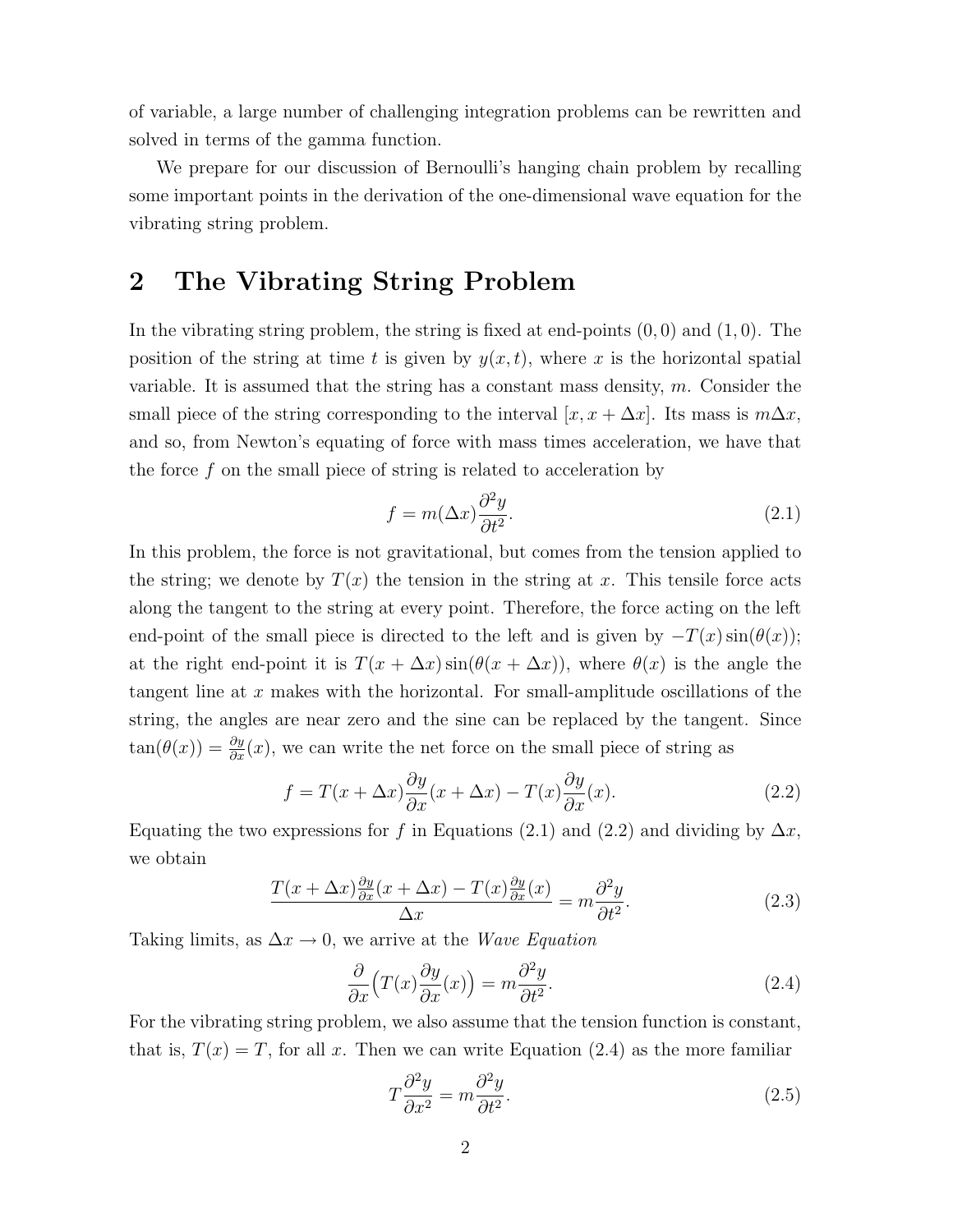We could have introduced the assumption of constant tension earlier in this discussion, but we shall need the wave equation for variable tension Equation (2.4) when we consider the hanging chain problem.

# 3 The Hanging Chain Problem

Imagine a flexible chain hanging vertically. Assume that the chain has a constant mass density m. Let the origin  $(0, 0)$  be the bottom of the chain, with the positive xaxis running vertically, up through the chain. The positive  $y$ -axis extends horizontally to the left, from the bottom of the chain. As before, the function  $y(x, t)$  denotes the position of each point on the chain at time t. We are interested in the oscillation of the hanging chain. This is the vibrating string problem turned on its side, except that now the tension is not constant.

### 3.1 The Wave Equation for the Hanging Chain

The tension at the point  $x$  along the chain is due to the weight of the portion of the chain below the point x, which is then  $T(x) = mgx$ . Applying Equation (2.4), we have

$$
\frac{\partial}{\partial x}\left(mgx\frac{\partial y}{\partial x}(x)\right) = m\frac{\partial^2 y}{\partial t^2}.\tag{3.1}
$$

As we normally do at this stage, we separate the variables, to find potential solutions.

### 3.2 Separating the Variables

We consider possible solutions having the form

$$
y(x,t) = u(x)v(t).
$$
\n
$$
(3.2)
$$

Inserting this  $y(x, t)$  into Equation (3.1), and doing a bit of algebra, we arrive at

$$
gxu''(x) + gu'(x) + \lambda u(x) = 0,
$$
\n(3.3)

and

$$
v''(t) + \lambda v(t) = 0,\t\t(3.4)
$$

where  $\lambda$  is the separation constant. It is Equation (3.3), which can also be written as

$$
\frac{d}{dx}(gxu'(x)) + \lambda u(x) = 0,
$$
\n(3.5)

that interests us here.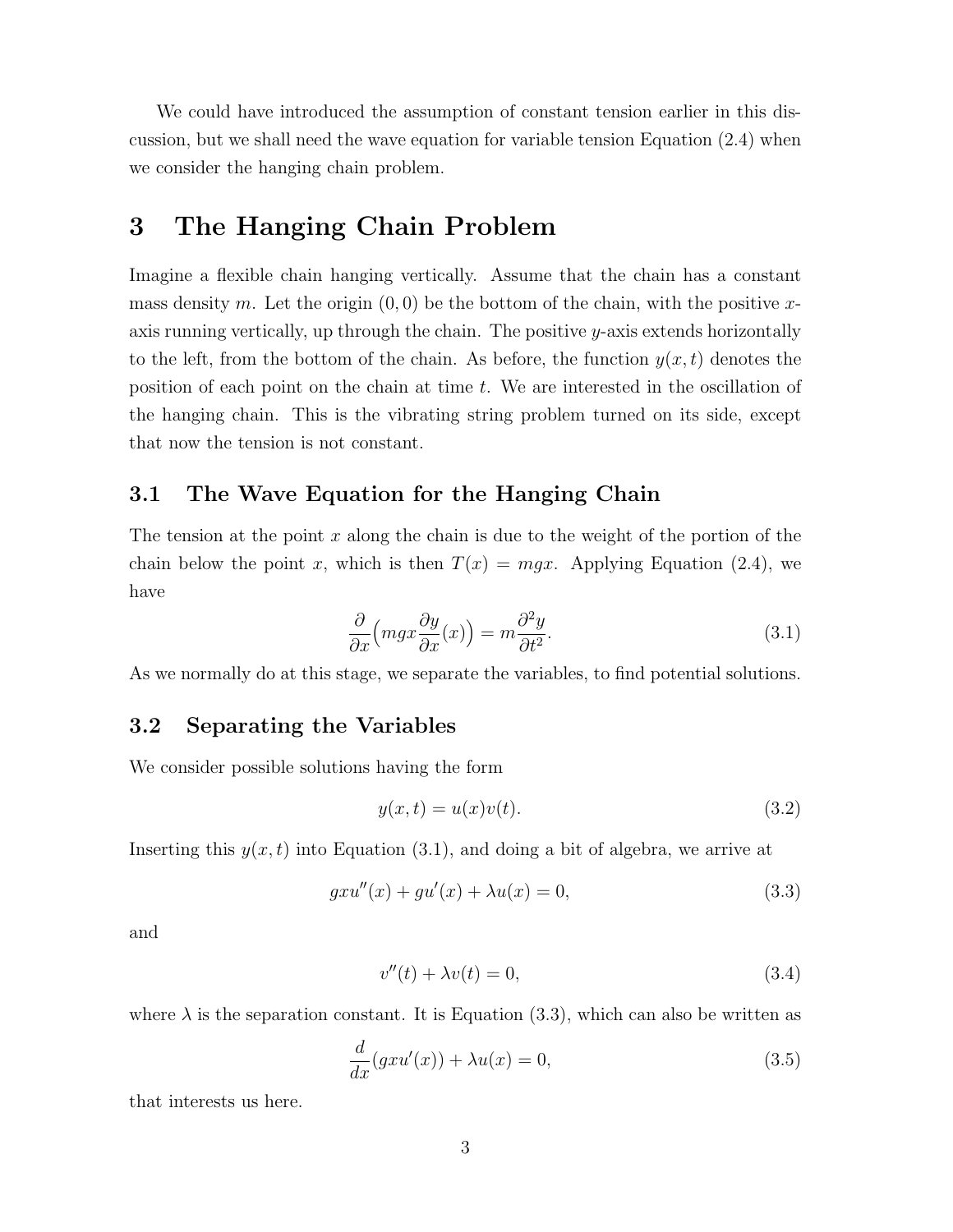#### 3.3 Obtaining Bessel's Equation

With a bit more work, using the change of variable  $z = 2\sqrt{\frac{\lambda}{g}}$ √  $\bar{x}$  and the Chain Rule (no pun intended!), we find that we can rewrite Equation (3.3) as

$$
z^{2}\frac{d^{2}u}{dz^{2}} + z\frac{du}{dz} + (z^{2} - 0^{2})u = 0,
$$
\n(3.6)

which is Bessel's Equation (1.1), with the parameter value  $p = 0$ .

# 4 Solving Bessel's Equations

Second-order linear differential equations with the form

$$
y''(x) + P(x)y'(x) + Q(x)y(x) = 0,
$$
\n(4.1)

with neither  $P(x)$  nor  $Q(x)$  analytic at  $x = x_0$ , but with both  $(x - x_0)P(x)$  and  $(x-x_0)^2 Q(x)$  analytic, are said to be equations with *regular singular points*. Writing Equation  $(1.1)$  as

$$
y''(x) + \frac{1}{x}y'(x) + (1 - \frac{p^2}{x^2})y(x) = 0,
$$
\n(4.2)

we see that Bessel's Equation is such a regular singular point equation, with the singular point  $x_0 = 0$ . Solutions to such equations can be found using the technique of Frobenius series.

#### 4.1 Frobenius-series solutions

A Frobenius series associated with the singular point  $x_0 = 0$  has the form

$$
y(x) = x^{m}(a_0 + a_1x + a_2x^2 + ...),
$$
\n(4.3)

where m is to be determined, and  $a_0 \neq 0$ . Since  $xP(x)$  and  $x^2Q(x)$  are analytic, we can write

$$
xP(x) = p_0 + p_1x + p_2x^2 + \dots,
$$
\n(4.4)

and

$$
x^{2}Q(x) = q_{0} + q_{1}x + q_{2}x^{2} + ..., \qquad (4.5)
$$

with convergence for  $|x| < R$ . Inserting these expressions into the differential equation, and performing a bit of algebra, we arrive at

$$
\sum_{n=0}^{\infty} \left\{ a_n[(m+n)(m+n-1)+(m+n)p_0+q_0] + \sum_{k=0}^{n-1} a_k[(m+k)p_{n-k}+q_{n-k}] \right\} x^n = 0.
$$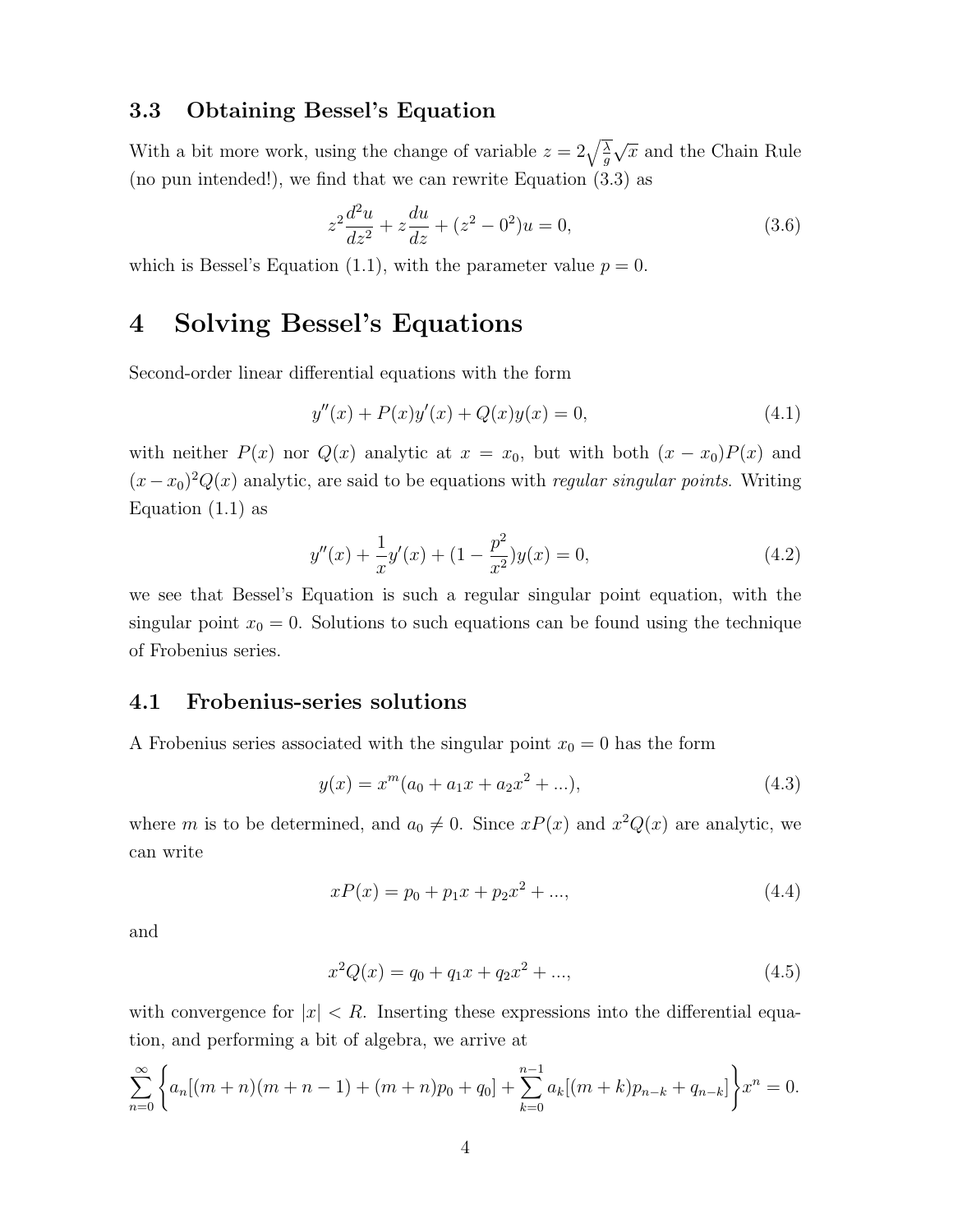Setting each coefficient to zero, we obtain a recursive algorithm for finding the  $a_n$ . To start with, we have

$$
a_0[m(m-1) + mp_0 + q_0] = 0.
$$
\n(4.7)

(4.6)

Since  $a_0 \neq 0$ , we must have

$$
m(m-1) + mp_0 + q_0 = 0;
$$
\n(4.8)

this is called the *Indicial Equation*. We solve the quadratic Equation (4.8) for  $m = m_1$ and  $m = m_2$ .

#### 4.2 Bessel Functions

Applying these results to Bessel's Equation (1.1), we see that  $P(x) = \frac{1}{x}$ ,  $Q(x) = 1 - \frac{p^2}{x^2}$  $rac{p^2}{x^2}$ and so  $p_0 = 1$  and  $q_0 = -p^2$ . The Indicial Equation (4.8) is now

$$
m^2 - p^2 = 0,\t\t(4.9)
$$

with solutions  $m_1 = p$ , and  $m_2 = -p$ . The recursive algorithm for finding the  $a_n$  is

$$
a_n = -a_{n-2}/n(2p+n). \t\t(4.10)
$$

Since  $a_0 \neq 0$  and  $a_{-1} = 0$ , it follows that the solution for  $m = p$  is

$$
y = a_0 x^p \left[ 1 - \frac{x^2}{2^2 (p+1)} + \frac{x^4}{2^4 2! (p+1)(p+2)} - \ldots \right]. \tag{4.11}
$$

Setting  $a_0 = 1/2^p p!$ , we get the pth Bessel function,

$$
J_p(x) = \sum_{n=0}^{\infty} (-1)^n \left(\frac{x}{2}\right)^{2n+p} / n! (p+n)!.
$$
 (4.12)

The most important Bessel functions are  $J_0(x)$  and  $J_1(x)$ .

We have a Problem! So far, we have allowed  $p$  to be any real number. What, then, do we mean by p! and  $(n+p)!$ ? To answer this question, we need to investigate the gamma function.

# 5 The Gamma Function

We want to define  $p!$  for  $p$  not a non-negative integer. The Gamma Function is the way to do this.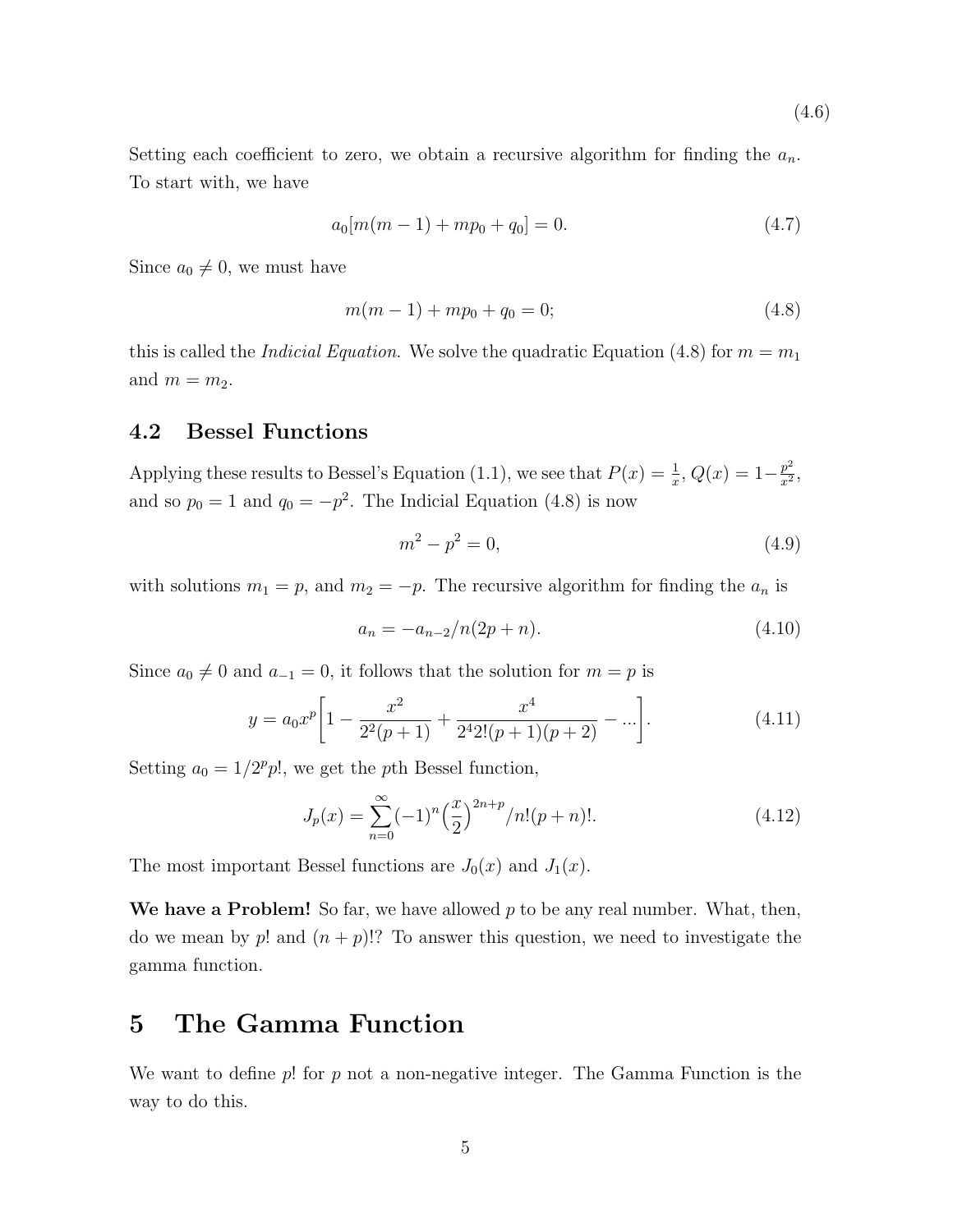### 5.1 Extending the Factorial Function

As we said earlier, the Gamma Function is defined for  $x > 0$  by

$$
\Gamma(x) = \int_0^\infty e^{-t} t^{x-1} dt.
$$
\n(5.1)

Using integration by parts, it is easy to show that

$$
\Gamma(x+1) = x\Gamma(x). \tag{5.2}
$$

Using Equation (5.2) and the fact that

$$
\Gamma(1) = \int_0^\infty e^{-t} dt = 1,\tag{5.3}
$$

we obtain

$$
\Gamma(n+1) = n!,\tag{5.4}
$$

for  $n = 0, 1, 2, \dots$ 

### 5.2 Extending  $\Gamma(x)$  to negative x

We can use

$$
\Gamma(x) = \frac{\Gamma(x+1)}{x} \tag{5.5}
$$

to extend  $\Gamma(x)$  to any  $x < 0$ , with the exception of the non-negative integers, at which Γ(x) is unbounded.

### 5.3 An Example

We have

$$
\Gamma(\frac{1}{2}) = \int_0^\infty e^{-t} t^{-1/2} dt.
$$
\n(5.6)

Therefore, using  $t = u^2$ , we have

$$
\Gamma(\frac{1}{2}) = 2 \int_0^\infty e^{-u^2} du.
$$
\n(5.7)

Squaring, we get

$$
\Gamma(\frac{1}{2})^2 = 4 \int_0^\infty \int_0^\infty e^{-u^2} e^{-v^2} du dv.
$$
 (5.8)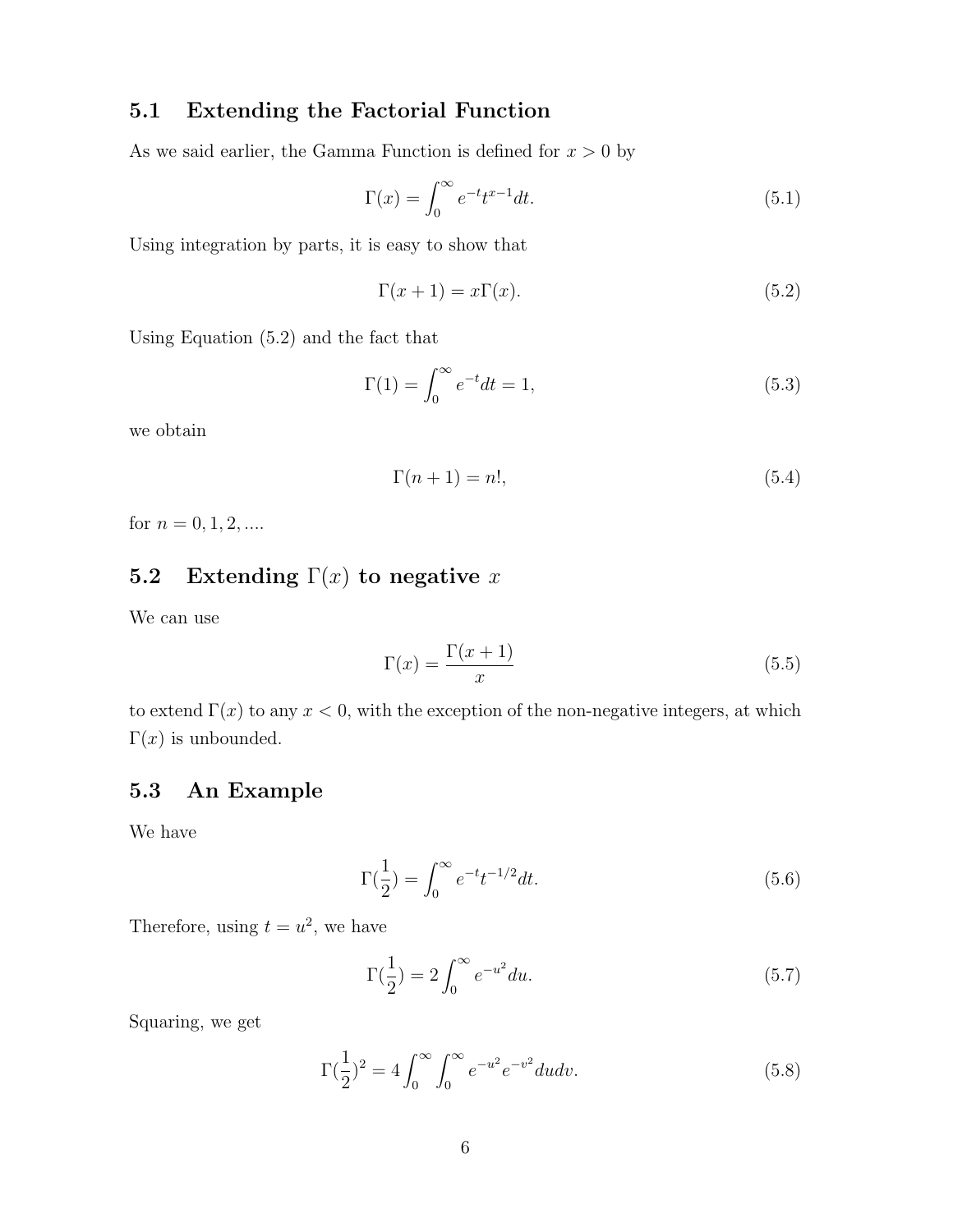In polar coordinates, this becomes

$$
\Gamma(\frac{1}{2})^2 = 4 \int_0^{\frac{\pi}{2}} \int_0^{\infty} e^{-r^2} r dr d\theta
$$
  
=  $2 \int_0^{\frac{\pi}{2}} 1 d\theta = \pi.$  (5.9)

Consequently, we have

$$
\Gamma(\frac{1}{2}) = \sqrt{\pi}.\tag{5.10}
$$

# 6 An Application of the Bessel Functions in Astronomy

In remote sensing applications, it is often the case that what we measure is the Fourier transform of what we really want. This is the case in medical imaging, for example, in both x-ray tomography and magnetic-resonance imaging. It is also often the case in astronomy. Consider the problem of determining the size of a distant star.

We model the star as a distance disk of uniform brightness. Viewed as a function of two variables, it is the function that, in polar coordinates, can be written as  $f(r, \theta) =$  $g(r)$ , that is, it is a radial function that is a function of r only, and independent of θ. The function  $g(r)$  is, say, one for  $0 \le r \le R$ , where R is the radius of the star, and zero, otherwise. From the theory of Fourier transform pairs in two-dimensions, we know that the two-dimensional Fourier transform of  $f$  is also a radial function; it is the function

$$
H(\rho) = 2\pi \int_0^R r J_0(r\rho) dr,
$$

where  $J_0$  is the zero-th order Bessel function. From the theory of Bessel functions, we learn that

$$
\frac{d}{dx}[xJ_1(x)] = xJ_0(x),
$$

so that

$$
H(\rho) = \frac{2\pi}{\rho} R J_1(R\rho).
$$

When the star is viewed through a telescope, the image is blurred by the atmosphere. It is commonly assumed that the atmosphere performs a convolution filtering on the light from the star, and that this filter is random and varies somewhat from one observation to another. Therefore, at each observation, it is not  $H(\rho)$ , but  $H(\rho)G(\rho)$ that is measured, where  $G(\rho)$  is the filter transfer function operating at that particular time.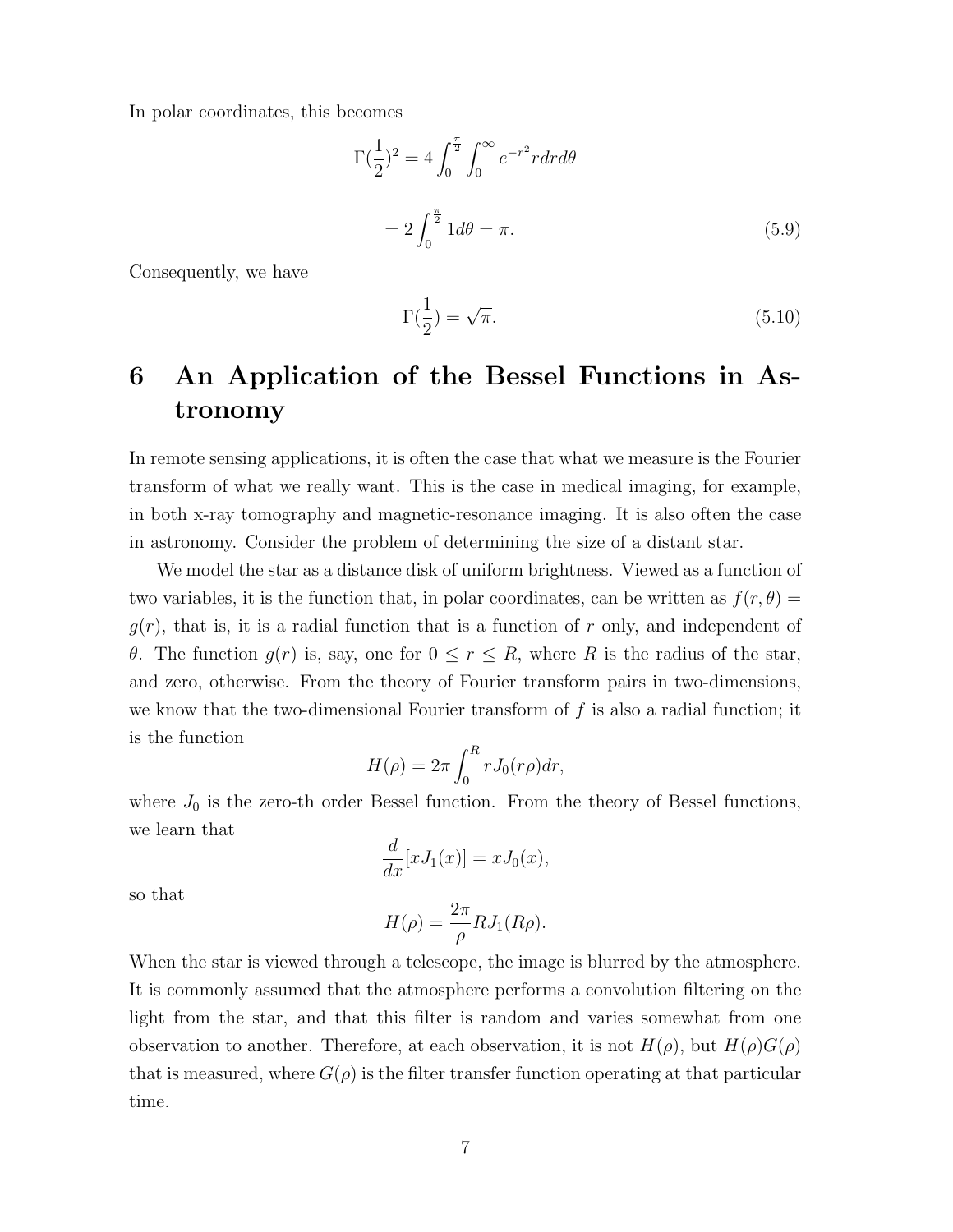Suppose we observe the star N times, for each  $n = 1, 2, ..., N$  measuring values of the function  $H(\rho)G_n(\rho)$ . If we then average over the various measurements, we can safely say that the first zero we observe in our measurements is the first zero of  $H(\rho)$ , that is, the first zero of  $J_1(R\rho)$ . The first zero of  $J_1(x)$  is known to be about 3.8317, so knowing this, we can determine R. Actually, it is not truly R that we are measuring, since we also need to involve the distance  $D$  to the star, known by other means. What we are measuring is the perceived radius, in other words, half the subtended angle. Combining this with our knowledge of  $D$ , we get  $R$ .

### 7 Orthogonality of Bessel Functions

As we have seen previously, the orthogonality of trigonometric functions plays an important role in Fourier series. A similar notion of orthogonality holds for Bessel functions. We begin with the following theorem.

**Theorem 7.1** Let  $u(x)$  be a non-trivial solution of  $u''(x) + q(x)u(x) = 0$ . If

$$
\int_1^\infty q(x)dx = \infty,
$$

then  $u(x)$  has infinitely many zeros on the positive x-axis.

Bessel's Equation

$$
x^{2}y''(x) + xy'(x) + (x^{2} - p^{2})y(x) = 0,
$$
\n(7.1)

can be written in normal form as

$$
y''(x) + \left(1 + \frac{1 - 4p^2}{4x^2}\right)y(x) = 0,\t(7.2)
$$

and, as  $x \to \infty$ ,

$$
q(x) = 1 + \frac{1 - 4p^2}{4x^2} \to 1,
$$

so, according to the theorem, every non-trivial solution of Bessel's Equation has infinitely many positive zeros.

Now consider the following theorem, which is a consequence of the Sturm Comparison Theorem to be discussed later.

**Theorem 7.2** Let  $y_p(x)$  be a non-trivial solution of Bessel's Equation

$$
x^{2}y''(x) + xy'(x) + (x^{2} - p^{2})y(x) = 0,
$$

for  $x > 0$ . If  $0 \le p < \frac{1}{2}$ , then every interval of length  $\pi$  contains at least one zero of  $y_p(x)$ ; if  $p = \frac{1}{2}$  $\frac{1}{2}$ , then the distance between successive zeros of  $y_p(x)$  is precisely  $\pi$ ; and if  $p > \frac{1}{2}$ , then every interval of length  $\pi$  contains at most one zero of  $y_p(x)$ .